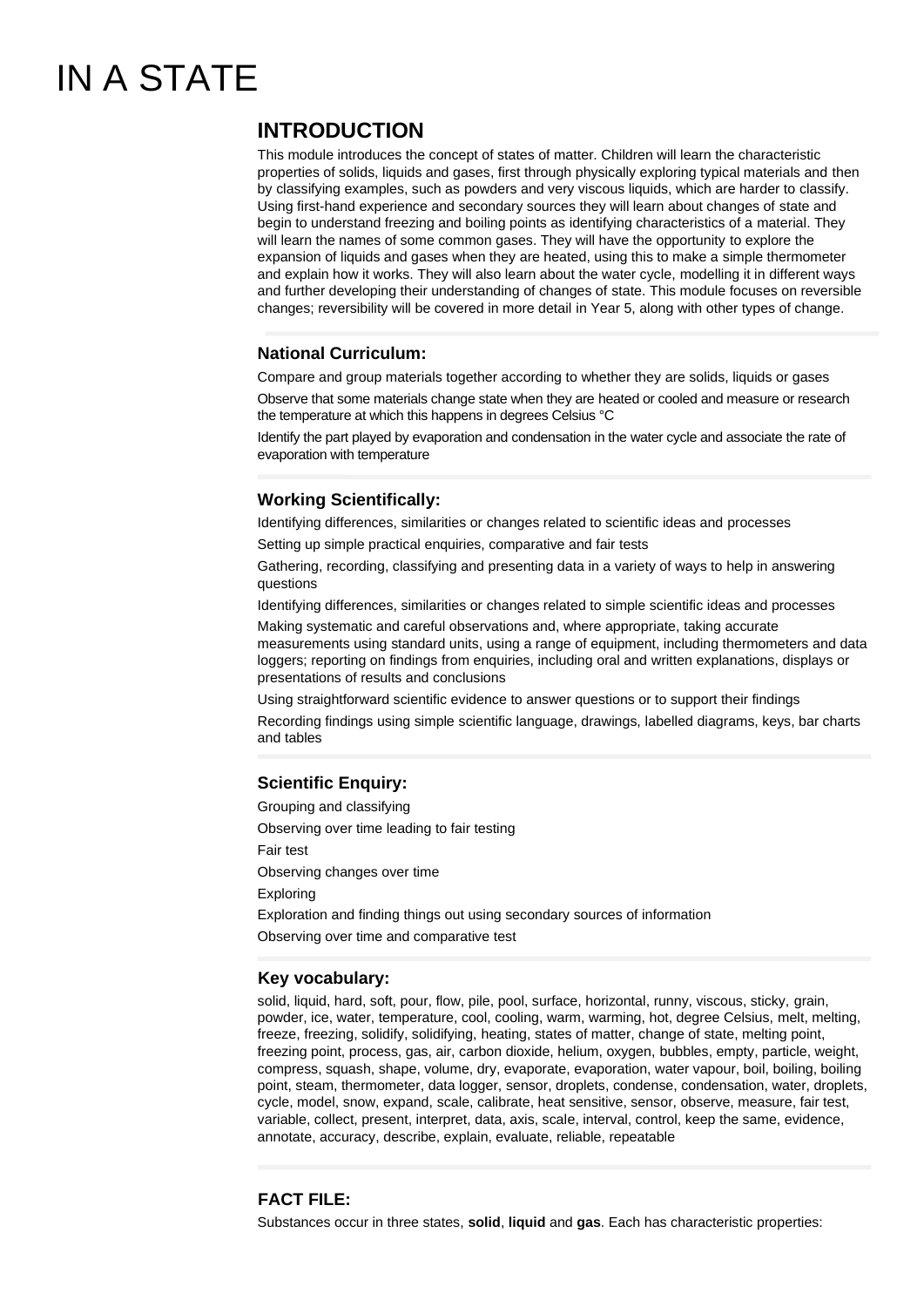#### INTRODUCTION

- **Solids** retain their shape unless a force is applied to them, for example to cut or shape them. They have **constant volume** (small amounts of expansion when heated are not considered in this module). This is because the **particles** making up the solid are held in a tight structure where they can vibrate but cannot move in relation to each other. Powders can be poured but will form a pile rather than a pool (flat surface). Each grain of a powder maintains its **shape** and **volume**.
- **Liquids** when transferred from place to place take the shape of the container they are in but do not change in volume (although children will learn later in the module that **heating** causes **expansion**). The surface of a liquid will remain horizontal when the container is tipped. The particles in a liquid remain in contact with each other so the liquid cannot be compressed, but they are more loosely bound and so can move in relation to each other, allowing changes of shape
- **Gases** change in shape and volume to fill the space they are in. The particles in a gas are wide apart and move freely so, under pressure, the gas will take up less space.

Although the property of **density** is not taught in this module children will be aware that for the same volume a substance is lighter as a gas than a liquid and usually lighter as a liquid than a solid. The exception to this is water, which becomes denser as it cools, but only until it reaches 4°C, when it expands again. This is why, unlike other solids and liquids, solid ice floats on liquid water

Although solids and liquids do not change in volume, if the temperature and pressure do not change, heating a solid, liquid or gas will cause expansion. Heating gives the particles more energy so they move more and can move further away from each other. Particles in a solid still remain in a structured arrangement and liquid particles still move in contact with each other. Gases expand more than liquids, which expand more than solids. The particles only change in arrangement if they are heated enough to change state.

**Changes of state** occur as a result of **heating** or **cooling**. They affect the **properties** of the substance but not its **chemical composition**. Water is useful for teaching changes of state because it is familiar to children as ice, water and steam, but they need to understand that the same changes occur when other solids, liquids and gases are heated and cooled. They need to experience this practically and by using secondary sources to find out about materials which change state at very high or low temperatures and which they will only have experienced in one state, such as metal. Changes of state are reversible processes; for example, when ice is heated it melts but the resulting water will become ice again if sufficiently cooled.

- **Melting** is the change from solid to liquid caused by heating.
- **Freezing** or **solidifying** is the change from liquid to solid caused by cooling. The term freezing is usually used when the change happens at low temperatures; solidifying is used for change at higher temperatures but the distinction is not crucial at this stage.
- **Evaporation** is the change from liquid to gas. In the case of water the gas is called water vapour. In everyday language the process may be called drying or drying up. This happens at all temperatures above freezing point with the rate of evaporation increasing as the temperature rises. It happens only at the surface of the liquid, which is why increasing the surface area increases the rate of evaporation.
- **Boiling** is a change from liquid to gas when the liquid is heated to a specific temperature known as its boiling point. It happens throughout the liquid so a boiling liquid contains bubbles of the substance in gas form. Water vapour at 100°C is known as steam.
- **Condensation** is the change from gas to liquid at temperatures between its boiling and freezing points.

Any pure substance has characteristic temperatures at which it freezes (its **freezing point** which, for most materials, is the same temperature as its **melting point**) or boils (**boiling point**). Materials which are mixtures will not have a defined freezing or boiling point. Adding impurities to a substance can change its freezing or boiling point; for example, salty water freezes at a lower temperature than pure water. Pure water has a freezing point of 0°C and a boiling point of 100°C at normal atmospheric pressure. A solid heated to its melting point or a liquid heated to boiling point will show no further change in temperature (the heat energy is all used by the change of state). The levelling off of the time and temperature graph shows where the melting or boiling point is.